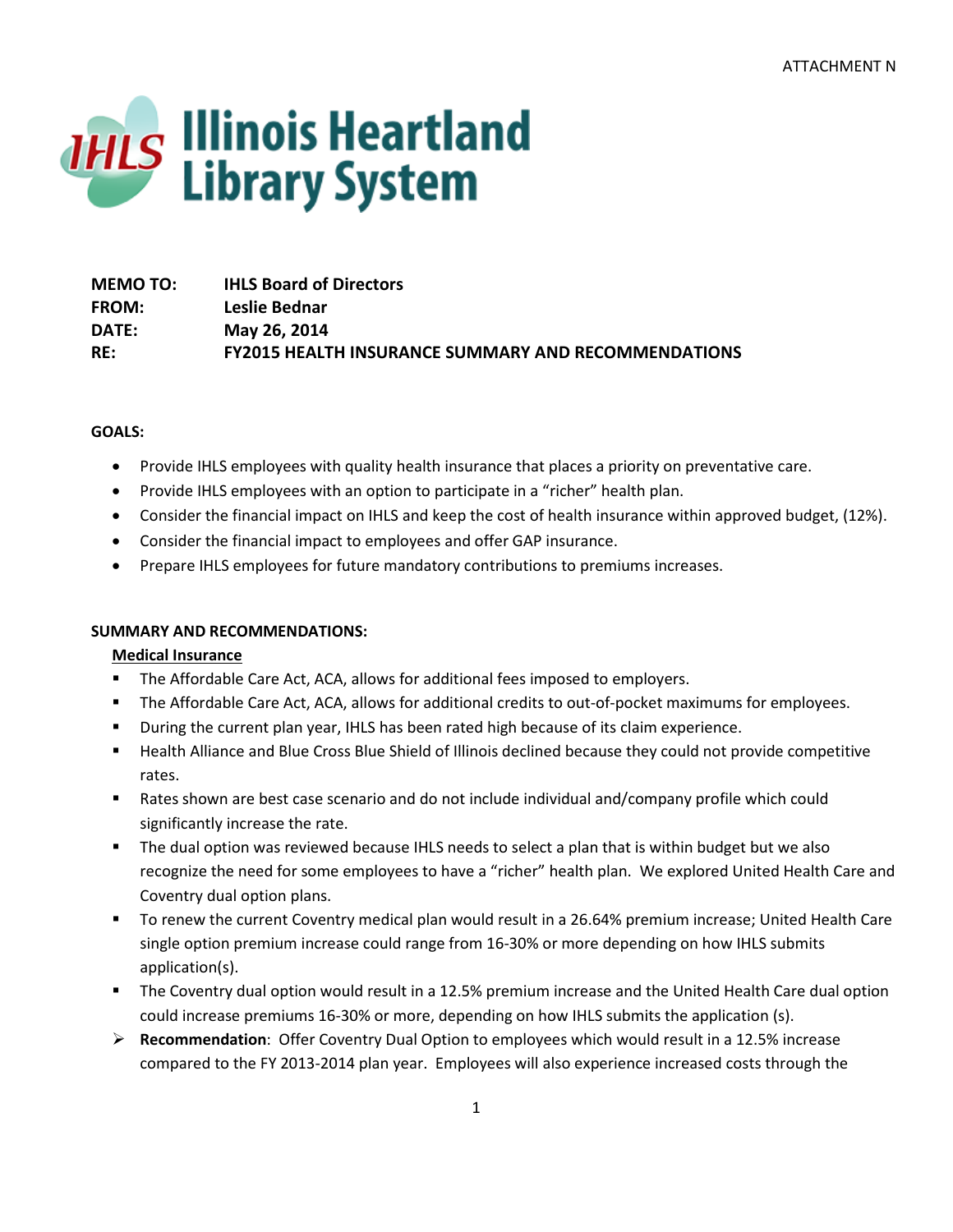increased deductibles, and the increased maximum out-of-pocket co-insurance but a decrease in the cost for some services plus the co-pays and prescription cost are now eligible for the maximum out-of-pocket coinsurance.

**FY2015 Budget Allocation \$444,916.32 FY2015 Contract Bid Recommendation \$446,855.04 Increase/(Decrease) (\$1,938.72)**

## **Dental Insurance**

- Quotes were received from Humana and Guardian, Delta Dental declined and UHC not competitive.
- A renewal with Guardian would result in a 15% increase (with annual maximum roll over).
- Humana proposed a plan at a higher rate, 43.57% increase in premium.
- **Recommendation**: Offer employees Guardian Dental Insurance, 47 employees will benefit \$50-\$250 from the roll over allowance. No other dental insurance offers this option.

**FY2015 Budget Allocation \$14,278.08 FY2015 Contract Bid Recommendation \$14,659.20 Increase/(Decrease) (\$381.12)**

#### **Vision Insurance**

- Delta Dental, United Health Care and Guardian declined, uncompetitive
- Renewal with Humana is a 7.80% increase in premium.
- Employees like the covered services and convenient location of providers.
- **Recommendation**: Offer employees Humana.

**FY2015 Budget Allocation \$3,574.56 FY2015 Contract Bid Recommendation \$3,438.72 Increase/(Decrease) \$135.84**

#### **Life Insurance**

- Guardian and United Health Care declined to provide a quote.
- Renewal for Humana is a 10% increase in premium.
- Normally rates do not increase but IHLS had a claim this year.
- **Recommendation**: Renew insurance with Humana**.**

**FY2015 Budget Allocation \$3,574.56 FY2015 Contract Bid Recommendation \$2,600.00 Increase/(Decrease) \$974.56**